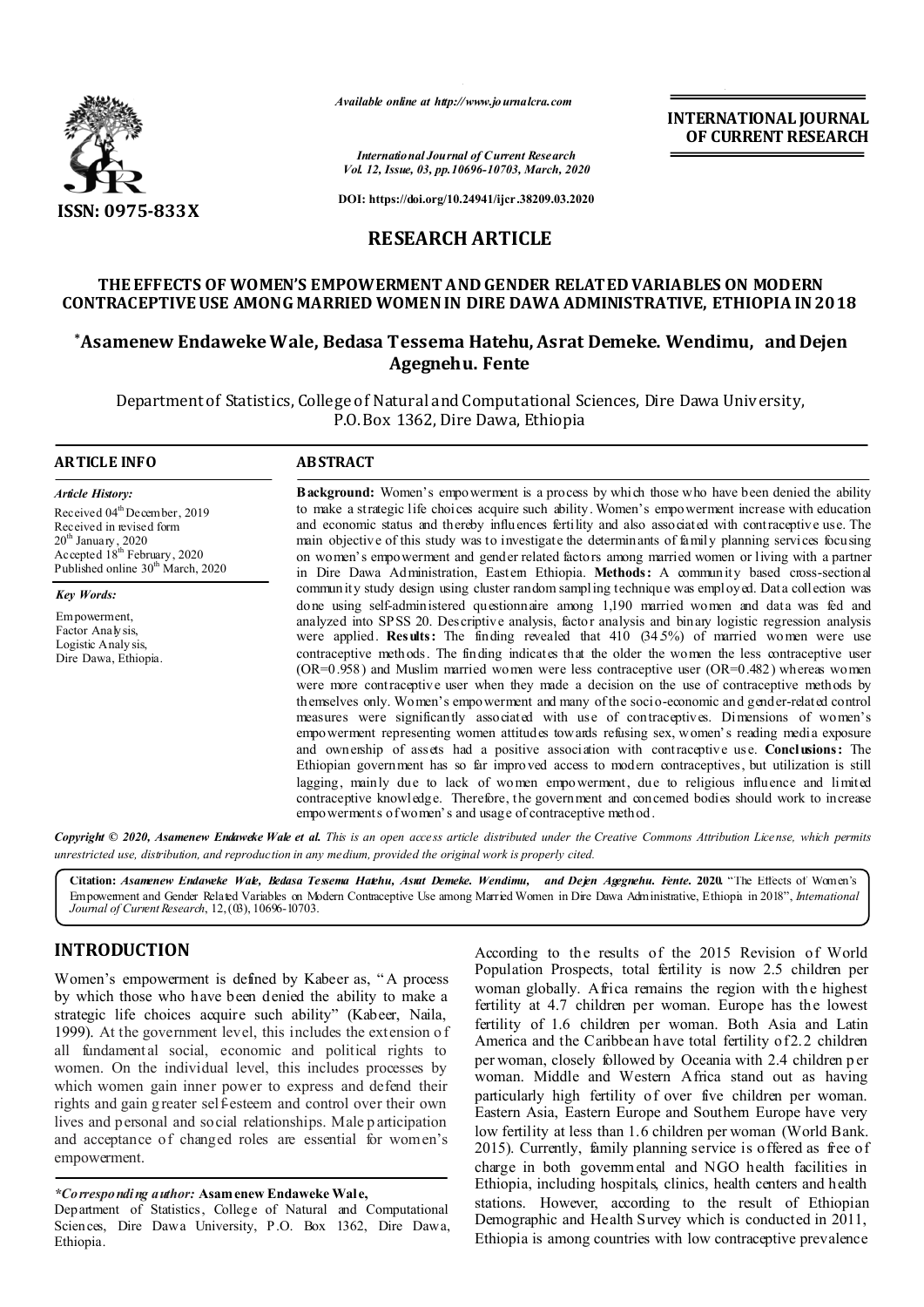rate 29%, 20% and 57% among married women, all women age 15-49 and sexually active unmarried wom en, respectively, at national level (Central Statistical Agency, 2011). In addition, according to EDHS result the prevalence rate o f use of any contraceptive method varies notably by region, ranging from 63 percent in Addis Ababa to 4 percent in the Somali region, and 34% in the Dire D awa. Researchers are consistent with the view that if a woman can plan her family, with respect to her decision on the timing, spacing and number of children she bears without discrimination, her family would be more financially established and her children are educated and healthy. Moreover, she would be in good physical shape, productive and actively involved in the societal development (Duflo, 2012). Effective and efficient use of contraceptives is central to achieving these go als. Promoting equitable access to the full range o fmodern contraceptive methods is essential for the women's health and their development (Duflo, 2012; Gharaibeh, 2011). One of the major challenges to the use of modern contraceptive in most sub-Saharan African countries is the lack of women empowerment (Bog alech, 2007). In Ethiopia, women's participation in their own matters and women's benefit from social, economic and political spheres is low. Traditional, social and economic values constrain the rights of women and their opportunities to direct their own lives or participate in and contribute to community and national development (United Nations Millennium Declaration, 2000).

Although, Ethiopian laws give equal property rights to women, in fact tradition and women's low social and economic status limits their ownership of assets and decision making in different areas which affects their empowerment within household and communality (Shaw, 2006; Ogato, 2013). Ethiopian women are economically, socially, culturally and politically disadvantaged in the enjoyment of equal rights, in accessing opportunities, decision-making process, and basic resource/service. Although a number of policy emerging that support and encourage women's participation in development, women's access to and control of productive resource, information, training and education, empowerment and decision making is limited (Ethiopian Statistical Agency, 2003; Field, 2005). Although much of the literature examined sociodemographic, socio-economic and related factors that affect reproductive health outcomes related to contraceptive use in different areas, there is limited research exploring the effect o f women's empowerment which is multidimensional on the use of contraceptive methods in our country, especially in this specific study area. Therefore, the aim of this study was to investigating the determinants of family planning services focusing on women's empowerment and gender related factors among married women or living with a partner in Dire Dawa Administration, Eastern Ethiopia.

# **MATERIALS AND METHODS**

*Study Area:* The study was conducted in Dire Dawa administrative.

*Study Design:* A community based cross-sectional survey was carried out to investigate the effect o f empowerment and other gender related variables on contraceptive use in which the study population consisted of all married women living in Dire Dawa Administrative at that time.

*Data Sources and Study Population:* In conducting this study we used primary sources of dat a which was conducted through data collection method. Thus, the source population were all married wom en or who were living with a partner lived in the study area for at least six months earlier to data collection. The study unit embraced all married women that are admitted to the study districts in the study areas at the time of d ata collection. The data for this study were collected using structured questionnaire by administering face to face interviewing of married women.

*Sampling procedure and sample size determination:* In this study stratification method was applied, urban as stratum one and rural as stratum two. It was not feasible or practical to draw a simple random sample or a systematic sample from the whole source popul ation. This is because a sampling frame is unavailable. Even if a proper sampling frame did exist, most of the sample would live in di fferent communities far away from each other, and the time and expense involved in contacting them would be prohibitive. The sample size can be calculated using a single population proportion formula and allocated for rural and urban strata through probability proportional to size sampling technique.

$$
n = \frac{\left(\frac{Z_{\alpha}}{Z}\right)^2 PQ}{d^2} * def f, i = 1,2
$$

We require results with a  $\pm 04$  margin of error at a 95% confidence level. Thus, considering  $P = 0.34$  (the prevalence of contraception for dire dawa (Central Statistical Agency, 2011) and  $def f = 2$  the sample size for this study becomes

$$
n = \frac{(1.96)^2 * 0.34 * 0.66}{(0.04)^2} * 2 = 1,082
$$

It is common practice in surveys to increase the sample size by an amount equal to the anticipated non-response rate. In the calculation exercise below, we allow the anticipated non response rate to be 10 percent (Ethiopian Statistical Agency, 2003). Then 10% of the given sample size was 108 and the total sample size included in the study was  $108+1$ ,  $082 = 1,190$ . Therefore, the rural stratum has 298 (25%) of the sample size whereas the urban has the remaining 892 (75%) of the given sample size.

*Data Collection Methods and Instrument:* The data for this study were collected using structured questionnaire by administering face to face interviewing o fmarried women. The pretest fieldwork was conducted over five days in the selected kebeles of the study area in both urban and rural kebelesc overing 5% (60) of the sample size. During the collection when there is no-one at home when the interviewer arrived, he/she come back two times again rather th an go to the house next door.

*Variable of the Study:* The dependent variable was contraceptive use which was classi fied into two categories: nonuse (coded as 0) and use (ever used and currently use coded as 1) indicating respondents' use of any method (modern or traditional) of contraception at the time of the study.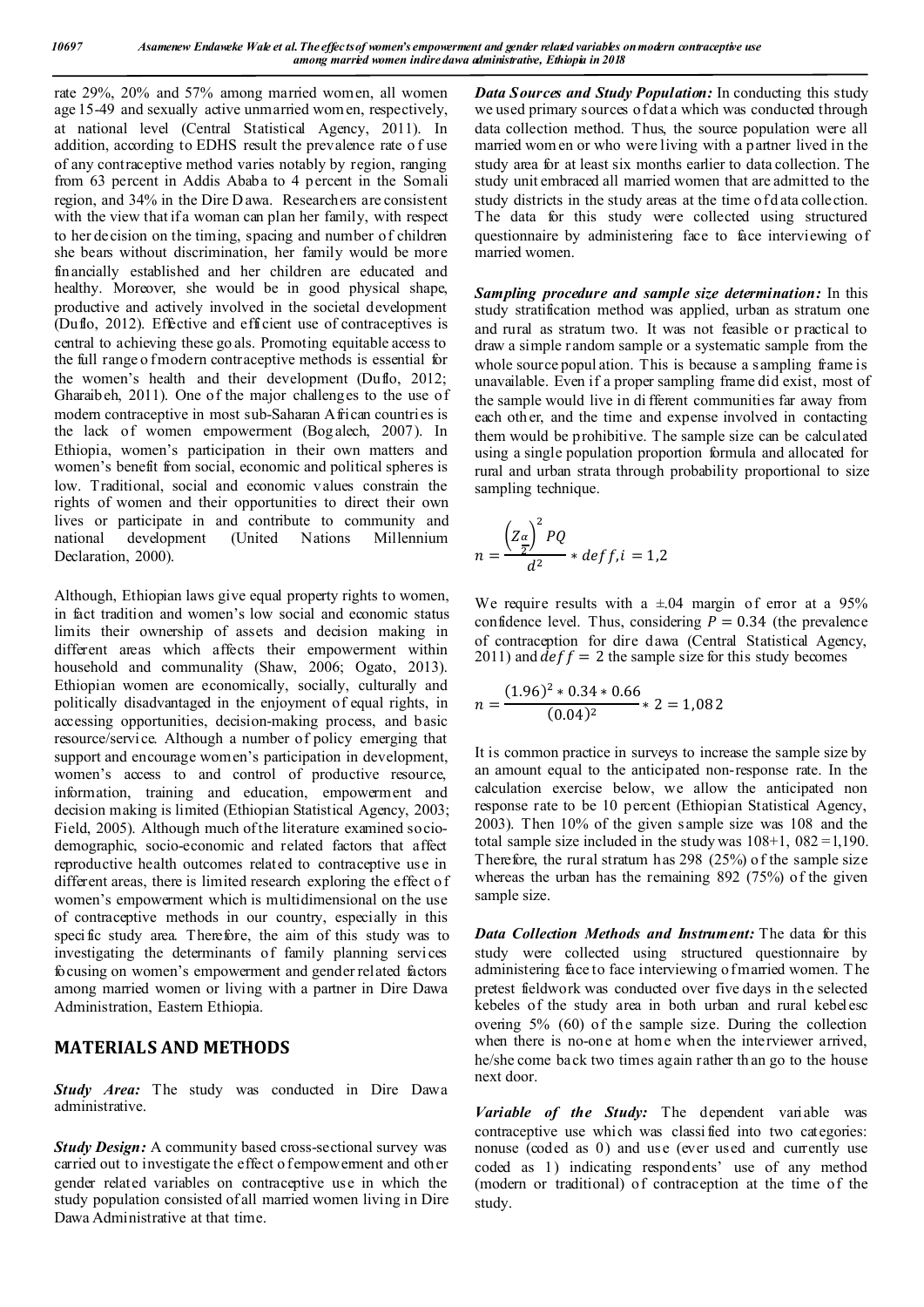# $Y = \left\{ \begin{matrix} 1, \text{ use of contract} \\ 0, \text{non use of contract} \end{matrix} \right.$

Independent variables included a number o f empowerment and gender-related variables. Women's empowerment was measured by women's participation in economic decision making, household decision-making, and by two indices representing gender-role attitudes: attitudes toward wife beating and attitudes toward refusing sex with one's husband.

*Methods for Data Analysis:* We were conducting the analyses in three steps. In the first phase, respondents' characteristics were described and the distribution of the dependent and independent variables were explo red. Second, a factor analysis was employed to uncover the underlying structure of the observable data from the survey responses. Since there is no prior theory on the structure of these responses, we assumed that any individual indicator may be associated with any factor. Therefore, the correlation coefficients between the factor and original variable (factor loadings) are used to underst and the structure of latent factors in the model. Third, binary logistic regression analysis was used to examine the determinants of contraceptive use among married women, focusing on the impacts of women's empowerment. Thus, factor analysis offers not only the possibility of gaining a clear view of the data, but also the possibility of using the output in subsequent analyses (Field, 2005).

*Binary Logistics Regression Analysis:* Logistic regression is a popular modeling approach when the dependent variable is dichotomous, ordinal or multinomial. Thus logistic regression is used in a wide range of applications leading to binary dependent data analysis (Agresti, 2002). The odds ratio is the ratio of the odds of an event occurring in one group to the odds of occurring in another group. In binary logistic regression, odds ratio is the exponential of the estimated coefficient  $\hat{\beta}$ ,  $exp(\hat{\beta})$ . For continuous covariate,  $exp(\hat{\beta})$  is the predicted change in odds of contraceptive use for a unit increase in explanatory variables. For categorical independent variable,  $exp(\hat{\beta})$  is the predicted change in odds of contraceptive use for a given category of the predictor variable with respect to the reference category.

# **RESULTS AND DISCUSSION**

*Descriptive Statistics:* The result from the following table shows that from the total of 1, 190 currently married women only 410 (34.5%) were use contraceptive methods while the remaining 780 (65.5%) of married women were not use contraceptive methods. The 2011 ECSA report shows that the prevalence of contraceptive user was 34 % in Dire Dawa which is similar result in our findings.

Therefore, even if there is an improvement on access and service o f health facilities, there is a problem on improvement of contraceptive usage in Dire Dawa Administrative. This might be the problem o f women empowerment on choice and decision o fusing contraceptive methods. The results from the following table 2, Decision on contraceptive use, number of child preference, decision on the use of Money, decision on health care, decision on purchasing, decision on visiting families and owners of assets like land and house were significantly associated with the use of modern contraceptive methods (P-Values  $\leq 0.001$ ).

#### **Table 1. Summery of married women's current contraceptive use**

| Contrace prive use | <b>Frequency</b> | Percent | Valid Percent |
|--------------------|------------------|---------|---------------|
| No                 | 410              | 34.5    | 34.5          |
| Yes                | 780              | 65.5    | 65.5          |
| Total              | 1190             | 100.0   | 100.0         |

*Descriptive statistics for women empowerment indicators on current contraceptive use:* From the following table 3, 65.2% of the married women who uses current contraceptive method reported that they visit their family and relatives by women alone or join, indicating a higher level of empowerment, while 73.1% of women who uses are not empowered. From the following table 4, 72.3% of the married women reported that none of the reasons (If she goes out without telling him, If she neglects the children, If she argues with him, If she refuses to have sex with him and If she burns the food) are justified for a husband beating his wife, indicating a higher level of empowerment in wife beating, while 27.7% of married women reported that some reasons were justified for a husband beating his wife, indicating a lower level of empowerment. From the following table 5, 63.4% of the married wom en indicated that all of the reasons (If she knows her husband has a sexually transmitted disease, If she knows her husband has sex with other women, If she has recently given birth and If she is tired or not in the mood) are justified for refusing to have s ex with her husband, indicating a higher level of empowerment in refusal of sex in some circumstances, while 36.6% married women indicated that some reasons are not justified to refuse to have sex with her husband, indicating a lower level of empowerment.

#### *Result of Factor Analysis and Principal Components*

*Preliminary Analysis:* The determinant of the correlation matrix was 0.002 which is greater than the necessary value o f 0.00001.(12) Therefore, multicollinearity is not a problem for these data. To sum up, all 20 questions in our component correlate fairly well and none of the correlation coefficients are particularly large; therefore, there is no need to consider eliminating any questions at this stage.

*Factor Rotation:* The following table 6 indicates the results of factor rotation of 20 Items. In varimax rotation factor solution for the original 20 items, 61.577% of the total variance was explained by the first six factors with eigenvalues greater than 1. The variables/components that load highly on factor one seems to all relate to refusing sexual intercourse. Therefore we label these factor Attitudes towards refusing sex. The variables/components that load highly on factor two seems to all relate to wife beating.

Therefore we label this factor Attitudes towards wife beating. The variables that load highly on factor three all seem to relate to reading about family planning from different media; therefore, we might label this factor reading media exposure. The variables/components that load highly on factor four all seem to relate to different aspects decision; therefore, we might label this factor social and economic decision in household. The variables/components that load highly on factor five both seems to relate to ownership o f assets; therefore, we l abel this factor own ership of assets. Finally variables that load highly on factor six both seems to relate to hearing about family planning in different media; therefore, we might label this factor as hearing media exposure.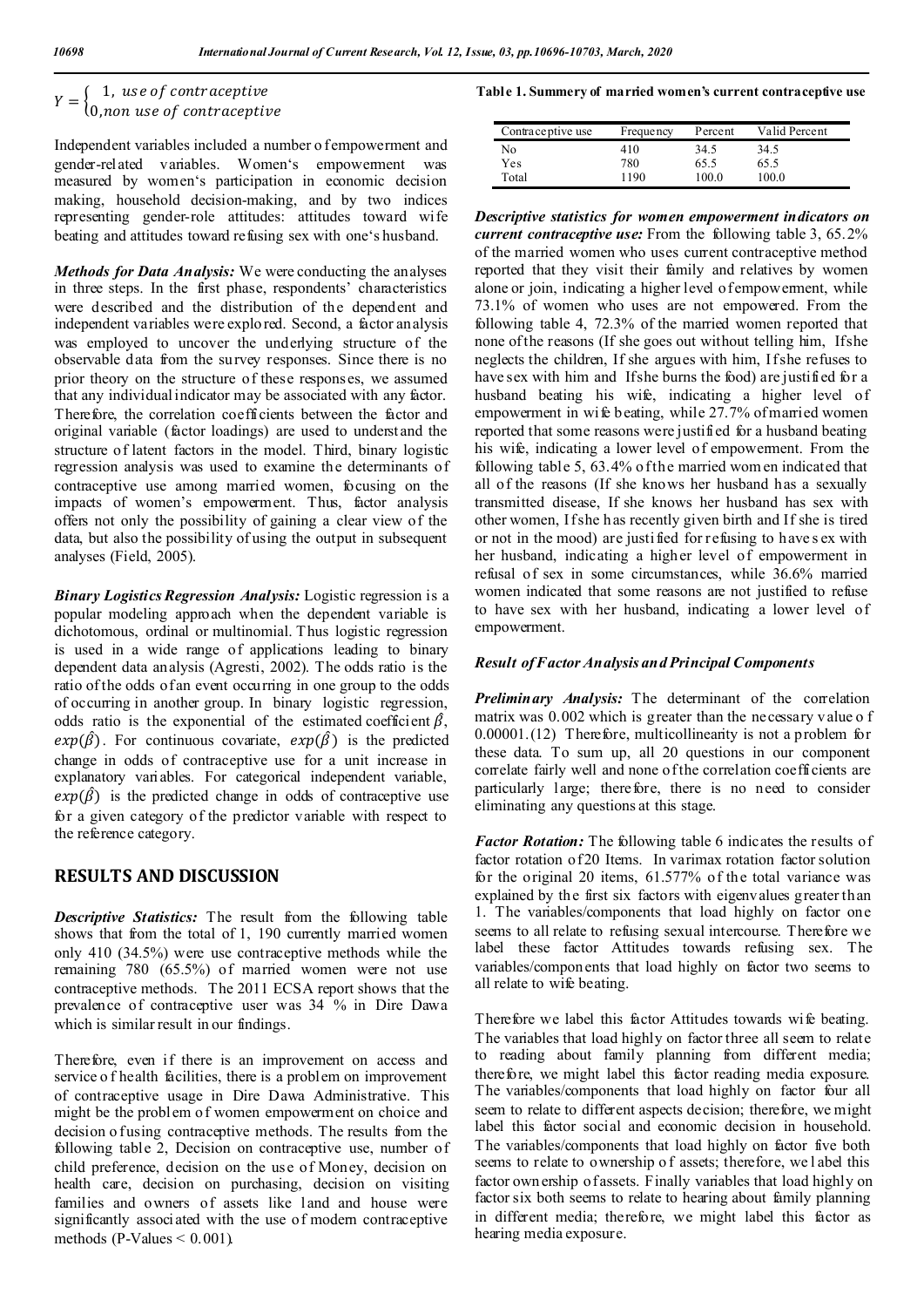

**Figure 5.1. Scree Plot**

|  |  | Table 2. Descriptive Statistics Related to Women Empowerment Indicators |  |
|--|--|-------------------------------------------------------------------------|--|
|  |  |                                                                         |  |

| Variables                    |                   | Current usage of Contraceptive Method |                 |                    |  |  |
|------------------------------|-------------------|---------------------------------------|-----------------|--------------------|--|--|
|                              | N <sub>o</sub>    | Yes                                   |                 |                    |  |  |
|                              | Frequency $(\% )$ | Frequency $(\% )$                     | Chi-square (DF) | Sig.               |  |  |
| Decision on contraception    |                   |                                       |                 |                    |  |  |
| Mainly Respondent            | 62(52.5%)         | 56 (47.5%)                            |                 |                    |  |  |
| Mainly Husband/Partner       | $20(37.0\%)$      | $34(63.0\%)$                          |                 |                    |  |  |
| Joint Decision               | $122(15.2\%)$     | 680 (84.8%)                           | 503.671(3)      | ${}_{\leq 0.001*}$ |  |  |
| Other                        | 206 (95.4%)       | $10(4.6\%)$                           |                 |                    |  |  |
| Husband/partner Preference   |                   |                                       |                 |                    |  |  |
| Same Number                  | $100(18.8\%)$     | 432 (81.2%)                           |                 |                    |  |  |
| More Children                | 200 (52.9%)       | $178(47.1\%)$                         | 117.937(3)      | ${}_{\leq 0.001*}$ |  |  |
| Fewer Children               | 18 (42.9%)        | 24 (57.1%)                            |                 |                    |  |  |
| Do Not know                  | 92 (38.7%)        | $146(61.3\%)$                         |                 |                    |  |  |
| Decision on Fam ily planning |                   |                                       |                 |                    |  |  |
| Mainly Respondent            | $105(62.1\%)$     | 64 (37.9%)                            |                 |                    |  |  |
| Mainly Husband/Partner       | $12(48.0\%)$      | $13(52.0\%)$                          |                 |                    |  |  |
| Joint Decision               | 250 (26.3%)       | 701 (73.7%)                           | 162.826(3)      | ${}_{\leq 0.001*}$ |  |  |
| Other                        | 43 (95.6%)        | $2(4.4\%)$                            |                 |                    |  |  |
| Decision on Money            |                   |                                       |                 |                    |  |  |
| Mainly Respondent            | 153 (59.3%)       | 105(40.7%)                            |                 |                    |  |  |
| Mainly Husband/Partner       | 16 (34.8%)        | 30 (65.2%)                            |                 |                    |  |  |
| Joint Decision               | 241 (27.3%)       | 643 (72.7%)                           | 91.837(3)       | ${}_{\leq 0.001*}$ |  |  |
| Other                        | $0(0.0\%)$        | $2(100.0\%)$                          |                 |                    |  |  |
| Decisions on Health Care     |                   |                                       |                 |                    |  |  |
| Mainly Respondent            | 230 (51.0%)       | 221 (49.0%)                           |                 |                    |  |  |
| Mainly Husband/Partner       | 39 (11.3%)        | 307 (88.7%)                           | 132.351(2)      | ${}_{\leq 0.001*}$ |  |  |
| Joint Decision               | 141 (35.9%)       | 252 (64.1%)                           |                 |                    |  |  |
| Decisions on Purchases       |                   |                                       |                 |                    |  |  |
| Mainly Respondent            | 221 (49.0%)       | 230 (51.0%)                           |                 |                    |  |  |
| Mainly Husband/Partner       | 12(8.7%)          | $126(91.3\%)$                         |                 |                    |  |  |
| Joint Decision               | 173 (29.0%)       | 424 (71.0%)                           | 98.349 (3)      | ${}_{\leq 0.001*}$ |  |  |
| Other                        | $4(100.0\%)$      | $0(0.0\%)$                            |                 |                    |  |  |
| Decisions on family visits   |                   |                                       |                 |                    |  |  |
| Mainly Respondent            | $81(50.3\%)$      | 80 (49.7%)                            |                 |                    |  |  |
| Mainly Husband/Partner       | $13(26.0\%)$      | $37(74.0\%)$                          |                 |                    |  |  |
| Joint Decision               | 315 (32.2%)       | 662 (67.8%)                           | 21.839(3)       | ${}_{\leq 0.001*}$ |  |  |
| Other                        | $1(50.0\%)$       | $1(50.0\%)$                           |                 |                    |  |  |
| Own land Alone only          | $9(50.0\%)$       | $9(50.0\%)$                           |                 |                    |  |  |
| Jointly only                 | 276 (67.0%)       | $136(33.0\%)$                         |                 |                    |  |  |
| Both alone and Jointly       | $15(30.6\%)$      | 34 (69.4%)                            | 308.827(3)      | $0.001*$           |  |  |
| Does not own                 | $110(15.5\%)$     | 601 (84.5%)                           |                 |                    |  |  |
| Own House                    |                   |                                       |                 |                    |  |  |
| Alone only                   | $9(47.4\%)$       | $10(52.6\%)$                          |                 |                    |  |  |
| Jointly only                 | 307 (50.8%)       | 297 (49.2%)                           | 162.634(3)      | ${}_{\leq 0.001*}$ |  |  |
| Both alone and Jointly       | $16(38.1\%)$      | 26 (61.9%)                            |                 |                    |  |  |
| Does not own                 | 78 (14.9%)        | 447 (85.1%)                           |                 |                    |  |  |

\*significant at 0.05 level of significant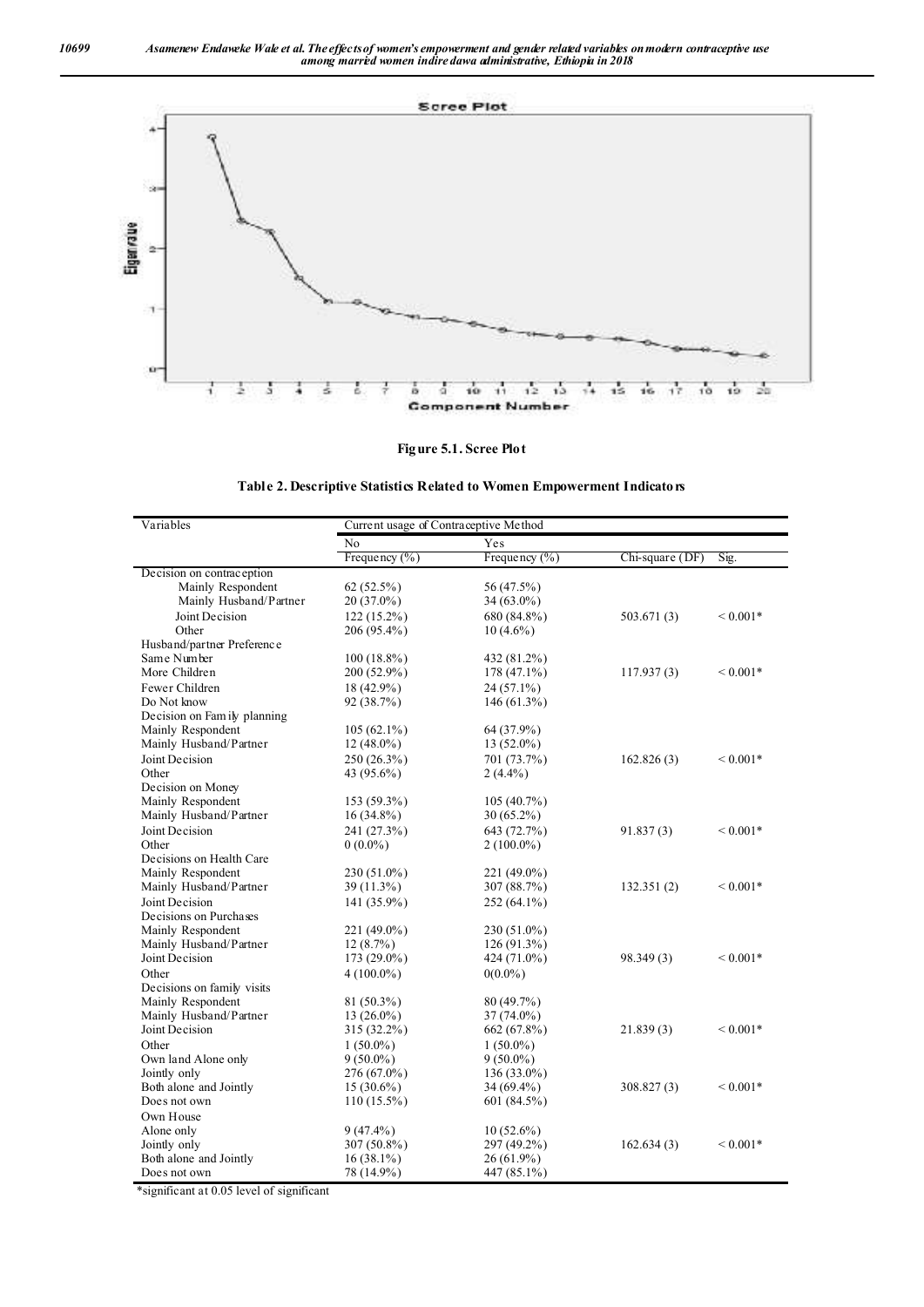#### **Table 3. Summary statistics of women's Socio-cultural empowerment**

| Decision on Socio-cultural activities | Contraceptive Use | Total        |              |
|---------------------------------------|-------------------|--------------|--------------|
|                                       | No                | Yes          |              |
| Others                                | $14(26.9\%)$      | $38(73.1\%)$ | 52 $(100\%)$ |
| wom an alone or joint decision        | 396 (34.8%)       | 742 (65.2%)  | 1138 (100%)  |

### **Table 4. Summary statistics of women's Attitudes toward wife beating**

|                                        | `ount | percent                           | Valid Percent      |  |
|----------------------------------------|-------|-----------------------------------|--------------------|--|
| f the reasons are justified<br>None of | 860   | $\overline{\phantom{a}}$<br>۔ ۔ ۔ | $\sim$<br>ے والے ا |  |
| One or more reasons are justified      | 330   | $\sim$<br><u>.</u>                | $\sim$<br><u>.</u> |  |

#### **Table 5. Summery statistics of Women's Attitudes toward refusing sex**

|                                                                 | Count      | $\rm p_{\rm{ercent}}$ | Valid Percent |  |
|-----------------------------------------------------------------|------------|-----------------------|---------------|--|
| $\sim$<br>$\Delta$ 11<br>reasons are justified<br>- OT<br>the . | $\sim$ $-$ | 09.4                  | 03.4          |  |
| $\cdot$<br>One or more reasons are not justified                | 456        | 36.6                  | 36.6          |  |

### **Table 6. Multiple Logistic Regression Analysis on the usage of contraceptive method**

| Upper<br>Lower<br>.985<br>$-.043$<br>.014<br>9.225<br>$\mathbf{1}$<br>.002<br>.958<br>.932<br>Age of woman<br>Religion of the wom an<br>Orthodox<br>10.969<br>3<br>.012<br>Protestant<br>.163<br>.271<br>.363<br>$\mathbf{1}$<br>.547<br>1.177<br>.692<br>2.003<br>$-.729$<br>.263<br>7.700<br>$\mathbf{1}$<br>.006<br>.482<br>.288<br>.807<br>Muslim<br>19.976<br>.000<br>.999<br>19091.29<br>$\mathbf{1}$<br>4.exp8<br>.000<br>Other<br>1.868<br>.243<br>59.167<br>$\mathbf{1}$<br>.000<br>6.474<br>4.022<br>10.420<br>own sons or daughters (Yes)<br>$\overline{2}$<br>contraceptive use in the future (No)<br>91.318<br>.000<br>$\mathbf{1}$<br>.257<br>91.219<br>.000<br>7.042<br>19.295<br>Yes<br>2.456<br>11.656<br>1.404<br>1.571<br>.799<br>$\mathbf{1}$<br>.371<br>4.071<br>.187<br>88.487<br>Don't know<br>Inter-Spousal education Difference<br>8.129<br>$\overline{2}$<br>.017<br>The Same<br>.389<br>7.681<br>$\mathbf{1}$<br>.006<br>Woman has more<br>$-1.077$<br>.341<br>.159<br>.730<br>.253<br>$\mathbf{1}$<br>.055<br>.615<br>.375<br>1.010<br>Husband has more<br>-.485<br>3.683<br>Husband's/partner's occupation<br>.003<br>Farmer<br>19.538<br>6<br>.284<br>.398<br>.507<br>$\mathbf{1}$<br>.476<br>1.328<br>2.900<br>Merchant<br>.608<br>Gov't em ployed<br>.624<br>.408<br>2.342<br>$\mathbf{1}$<br>.126<br>1.867<br>.839<br>4.154<br>4.289<br>Private employed<br>1.456<br>.414<br>12.372<br>$\mathbf{1}$<br>.000<br>1.905<br>9.655<br>1.139<br>.444<br>6.591<br>3.123<br>7.449<br>Daily worker<br>$\mathbf{1}$<br>.010<br>1.309<br>$-.342$<br>1.271<br>.073<br>$\mathbf{1}$<br>.788<br>.710<br>.059<br>8.579<br>Owner of a company<br>.924<br>4.333<br>.709<br>Other<br>1.466<br>2.520<br>$\mathbf{1}$<br>.112<br>26.477<br>Woman's Occupation<br>$\overline{7}$<br>.002<br>House wife<br>22.890<br>$-.707$<br>.109<br>$\mathbf{1}$<br>.741<br>.493<br>Farmer<br>2.141<br>.007<br>32.780<br>.826<br>.331<br>6.225<br>$\mathbf{1}$<br>.013<br>2.284<br>1.194<br>4.368<br>Merchant<br>$-.529$<br>2.337<br>$\mathbf{1}$<br>.589<br>.299<br>Gov't em ployed<br>.346<br>.126<br>1.161<br>Private employed<br>.632<br>.342<br>3.415<br>$\mathbf{1}$<br>.065<br>1.880<br>.962<br>3.674<br>.286<br>.613<br>.217<br>$\mathbf{1}$<br>1.330<br>.400<br>4.424<br>Daily worker<br>.641<br>.065<br>.799<br>1.139<br>Owner of a company<br>.130<br>.511<br>.418<br>3.104<br>1<br>3.404<br>1.750<br>3.785<br>$\mathbf{1}$<br>.052<br>30.081<br>.975<br>927.873<br>Other<br>decision on the use of family planning<br>.004<br>13.592<br>3<br>Woman<br>.714<br>.398<br>.598<br>Husband<br>$-.514$<br>.608<br>$\mathbf{1}$<br>.182<br>1.970<br>Joint<br>$-.747$<br>.317<br>5.542<br>$\mathbf{1}$<br>.019<br>.474<br>.254<br>.882<br>$-3.294$<br>.983<br>$\mathbf{1}$<br>.001<br>.037<br>.005<br>.255<br>Other<br>11.230<br>Woman income relative to husband<br>.001<br>More<br>18.185<br>$\overline{4}$<br>.293<br>2.528<br>1.593<br>.897<br>.466<br>$\mathbf{1}$<br>.112<br>2.829<br>Less<br>$-.310$<br>.370<br>.702<br>.402<br>.734<br>1.514<br>The same<br>1<br>.355<br>7.592<br>2.429<br>.881<br>.006<br>11.344<br>2.016<br>63.835<br>Doesn't earn<br>1<br>1.593<br>Don't know<br>$-.661$<br>.575<br>1.324<br>$\mathbf{1}$<br>.250<br>.516<br>.167<br>.247<br>4.046<br>.608<br>.375<br>.987<br>contraceptive makes a woman Infertile<br>$-.497$<br>$\mathbf{1}$<br>.044<br>(Disagree)<br>.097<br>Attitudes toward refusing sex<br>.347<br>12.720<br>$\mathbf{1}$<br>.000<br>1.415<br>1.169<br>1.713<br>reading media exposure<br>.758<br>.128<br>34.962<br>$\mathbf{1}$<br>.000<br>2.135<br>2.745<br>1.660<br>ownership of assets<br>.365<br>9.601<br>$\mathbf{1}$<br>1.816<br>.118<br>.002<br>1.441<br>1.144<br>Constant<br>.134<br>1<br>.714 | Variables | β       | S.E. | Wald | df | Sig. | <b>AOR</b> | 95% C.I.forExp( $\beta$ ) |  |
|-------------------------------------------------------------------------------------------------------------------------------------------------------------------------------------------------------------------------------------------------------------------------------------------------------------------------------------------------------------------------------------------------------------------------------------------------------------------------------------------------------------------------------------------------------------------------------------------------------------------------------------------------------------------------------------------------------------------------------------------------------------------------------------------------------------------------------------------------------------------------------------------------------------------------------------------------------------------------------------------------------------------------------------------------------------------------------------------------------------------------------------------------------------------------------------------------------------------------------------------------------------------------------------------------------------------------------------------------------------------------------------------------------------------------------------------------------------------------------------------------------------------------------------------------------------------------------------------------------------------------------------------------------------------------------------------------------------------------------------------------------------------------------------------------------------------------------------------------------------------------------------------------------------------------------------------------------------------------------------------------------------------------------------------------------------------------------------------------------------------------------------------------------------------------------------------------------------------------------------------------------------------------------------------------------------------------------------------------------------------------------------------------------------------------------------------------------------------------------------------------------------------------------------------------------------------------------------------------------------------------------------------------------------------------------------------------------------------------------------------------------------------------------------------------------------------------------------------------------------------------------------------------------------------------------------------------------------------------------------------------------------------------------------------------------------------------------------------------------------------------------------------------------------------------------------------------------------------------------------------------------------------------------------------------------------------------------------------------------------------------------------------------------------------------------------------------------------------------------------------------------------------------------------------------------------------------------------------------------------------------------------------------------------------------------------------------------------------------------------------------------------|-----------|---------|------|------|----|------|------------|---------------------------|--|
|                                                                                                                                                                                                                                                                                                                                                                                                                                                                                                                                                                                                                                                                                                                                                                                                                                                                                                                                                                                                                                                                                                                                                                                                                                                                                                                                                                                                                                                                                                                                                                                                                                                                                                                                                                                                                                                                                                                                                                                                                                                                                                                                                                                                                                                                                                                                                                                                                                                                                                                                                                                                                                                                                                                                                                                                                                                                                                                                                                                                                                                                                                                                                                                                                                                                                                                                                                                                                                                                                                                                                                                                                                                                                                                                                             |           |         |      |      |    |      |            |                           |  |
|                                                                                                                                                                                                                                                                                                                                                                                                                                                                                                                                                                                                                                                                                                                                                                                                                                                                                                                                                                                                                                                                                                                                                                                                                                                                                                                                                                                                                                                                                                                                                                                                                                                                                                                                                                                                                                                                                                                                                                                                                                                                                                                                                                                                                                                                                                                                                                                                                                                                                                                                                                                                                                                                                                                                                                                                                                                                                                                                                                                                                                                                                                                                                                                                                                                                                                                                                                                                                                                                                                                                                                                                                                                                                                                                                             |           |         |      |      |    |      |            |                           |  |
|                                                                                                                                                                                                                                                                                                                                                                                                                                                                                                                                                                                                                                                                                                                                                                                                                                                                                                                                                                                                                                                                                                                                                                                                                                                                                                                                                                                                                                                                                                                                                                                                                                                                                                                                                                                                                                                                                                                                                                                                                                                                                                                                                                                                                                                                                                                                                                                                                                                                                                                                                                                                                                                                                                                                                                                                                                                                                                                                                                                                                                                                                                                                                                                                                                                                                                                                                                                                                                                                                                                                                                                                                                                                                                                                                             |           |         |      |      |    |      |            |                           |  |
|                                                                                                                                                                                                                                                                                                                                                                                                                                                                                                                                                                                                                                                                                                                                                                                                                                                                                                                                                                                                                                                                                                                                                                                                                                                                                                                                                                                                                                                                                                                                                                                                                                                                                                                                                                                                                                                                                                                                                                                                                                                                                                                                                                                                                                                                                                                                                                                                                                                                                                                                                                                                                                                                                                                                                                                                                                                                                                                                                                                                                                                                                                                                                                                                                                                                                                                                                                                                                                                                                                                                                                                                                                                                                                                                                             |           |         |      |      |    |      |            |                           |  |
|                                                                                                                                                                                                                                                                                                                                                                                                                                                                                                                                                                                                                                                                                                                                                                                                                                                                                                                                                                                                                                                                                                                                                                                                                                                                                                                                                                                                                                                                                                                                                                                                                                                                                                                                                                                                                                                                                                                                                                                                                                                                                                                                                                                                                                                                                                                                                                                                                                                                                                                                                                                                                                                                                                                                                                                                                                                                                                                                                                                                                                                                                                                                                                                                                                                                                                                                                                                                                                                                                                                                                                                                                                                                                                                                                             |           |         |      |      |    |      |            |                           |  |
|                                                                                                                                                                                                                                                                                                                                                                                                                                                                                                                                                                                                                                                                                                                                                                                                                                                                                                                                                                                                                                                                                                                                                                                                                                                                                                                                                                                                                                                                                                                                                                                                                                                                                                                                                                                                                                                                                                                                                                                                                                                                                                                                                                                                                                                                                                                                                                                                                                                                                                                                                                                                                                                                                                                                                                                                                                                                                                                                                                                                                                                                                                                                                                                                                                                                                                                                                                                                                                                                                                                                                                                                                                                                                                                                                             |           |         |      |      |    |      |            |                           |  |
|                                                                                                                                                                                                                                                                                                                                                                                                                                                                                                                                                                                                                                                                                                                                                                                                                                                                                                                                                                                                                                                                                                                                                                                                                                                                                                                                                                                                                                                                                                                                                                                                                                                                                                                                                                                                                                                                                                                                                                                                                                                                                                                                                                                                                                                                                                                                                                                                                                                                                                                                                                                                                                                                                                                                                                                                                                                                                                                                                                                                                                                                                                                                                                                                                                                                                                                                                                                                                                                                                                                                                                                                                                                                                                                                                             |           |         |      |      |    |      |            |                           |  |
|                                                                                                                                                                                                                                                                                                                                                                                                                                                                                                                                                                                                                                                                                                                                                                                                                                                                                                                                                                                                                                                                                                                                                                                                                                                                                                                                                                                                                                                                                                                                                                                                                                                                                                                                                                                                                                                                                                                                                                                                                                                                                                                                                                                                                                                                                                                                                                                                                                                                                                                                                                                                                                                                                                                                                                                                                                                                                                                                                                                                                                                                                                                                                                                                                                                                                                                                                                                                                                                                                                                                                                                                                                                                                                                                                             |           |         |      |      |    |      |            |                           |  |
|                                                                                                                                                                                                                                                                                                                                                                                                                                                                                                                                                                                                                                                                                                                                                                                                                                                                                                                                                                                                                                                                                                                                                                                                                                                                                                                                                                                                                                                                                                                                                                                                                                                                                                                                                                                                                                                                                                                                                                                                                                                                                                                                                                                                                                                                                                                                                                                                                                                                                                                                                                                                                                                                                                                                                                                                                                                                                                                                                                                                                                                                                                                                                                                                                                                                                                                                                                                                                                                                                                                                                                                                                                                                                                                                                             |           |         |      |      |    |      |            |                           |  |
|                                                                                                                                                                                                                                                                                                                                                                                                                                                                                                                                                                                                                                                                                                                                                                                                                                                                                                                                                                                                                                                                                                                                                                                                                                                                                                                                                                                                                                                                                                                                                                                                                                                                                                                                                                                                                                                                                                                                                                                                                                                                                                                                                                                                                                                                                                                                                                                                                                                                                                                                                                                                                                                                                                                                                                                                                                                                                                                                                                                                                                                                                                                                                                                                                                                                                                                                                                                                                                                                                                                                                                                                                                                                                                                                                             |           |         |      |      |    |      |            |                           |  |
|                                                                                                                                                                                                                                                                                                                                                                                                                                                                                                                                                                                                                                                                                                                                                                                                                                                                                                                                                                                                                                                                                                                                                                                                                                                                                                                                                                                                                                                                                                                                                                                                                                                                                                                                                                                                                                                                                                                                                                                                                                                                                                                                                                                                                                                                                                                                                                                                                                                                                                                                                                                                                                                                                                                                                                                                                                                                                                                                                                                                                                                                                                                                                                                                                                                                                                                                                                                                                                                                                                                                                                                                                                                                                                                                                             |           |         |      |      |    |      |            |                           |  |
|                                                                                                                                                                                                                                                                                                                                                                                                                                                                                                                                                                                                                                                                                                                                                                                                                                                                                                                                                                                                                                                                                                                                                                                                                                                                                                                                                                                                                                                                                                                                                                                                                                                                                                                                                                                                                                                                                                                                                                                                                                                                                                                                                                                                                                                                                                                                                                                                                                                                                                                                                                                                                                                                                                                                                                                                                                                                                                                                                                                                                                                                                                                                                                                                                                                                                                                                                                                                                                                                                                                                                                                                                                                                                                                                                             |           |         |      |      |    |      |            |                           |  |
|                                                                                                                                                                                                                                                                                                                                                                                                                                                                                                                                                                                                                                                                                                                                                                                                                                                                                                                                                                                                                                                                                                                                                                                                                                                                                                                                                                                                                                                                                                                                                                                                                                                                                                                                                                                                                                                                                                                                                                                                                                                                                                                                                                                                                                                                                                                                                                                                                                                                                                                                                                                                                                                                                                                                                                                                                                                                                                                                                                                                                                                                                                                                                                                                                                                                                                                                                                                                                                                                                                                                                                                                                                                                                                                                                             |           |         |      |      |    |      |            |                           |  |
|                                                                                                                                                                                                                                                                                                                                                                                                                                                                                                                                                                                                                                                                                                                                                                                                                                                                                                                                                                                                                                                                                                                                                                                                                                                                                                                                                                                                                                                                                                                                                                                                                                                                                                                                                                                                                                                                                                                                                                                                                                                                                                                                                                                                                                                                                                                                                                                                                                                                                                                                                                                                                                                                                                                                                                                                                                                                                                                                                                                                                                                                                                                                                                                                                                                                                                                                                                                                                                                                                                                                                                                                                                                                                                                                                             |           |         |      |      |    |      |            |                           |  |
|                                                                                                                                                                                                                                                                                                                                                                                                                                                                                                                                                                                                                                                                                                                                                                                                                                                                                                                                                                                                                                                                                                                                                                                                                                                                                                                                                                                                                                                                                                                                                                                                                                                                                                                                                                                                                                                                                                                                                                                                                                                                                                                                                                                                                                                                                                                                                                                                                                                                                                                                                                                                                                                                                                                                                                                                                                                                                                                                                                                                                                                                                                                                                                                                                                                                                                                                                                                                                                                                                                                                                                                                                                                                                                                                                             |           |         |      |      |    |      |            |                           |  |
|                                                                                                                                                                                                                                                                                                                                                                                                                                                                                                                                                                                                                                                                                                                                                                                                                                                                                                                                                                                                                                                                                                                                                                                                                                                                                                                                                                                                                                                                                                                                                                                                                                                                                                                                                                                                                                                                                                                                                                                                                                                                                                                                                                                                                                                                                                                                                                                                                                                                                                                                                                                                                                                                                                                                                                                                                                                                                                                                                                                                                                                                                                                                                                                                                                                                                                                                                                                                                                                                                                                                                                                                                                                                                                                                                             |           |         |      |      |    |      |            |                           |  |
|                                                                                                                                                                                                                                                                                                                                                                                                                                                                                                                                                                                                                                                                                                                                                                                                                                                                                                                                                                                                                                                                                                                                                                                                                                                                                                                                                                                                                                                                                                                                                                                                                                                                                                                                                                                                                                                                                                                                                                                                                                                                                                                                                                                                                                                                                                                                                                                                                                                                                                                                                                                                                                                                                                                                                                                                                                                                                                                                                                                                                                                                                                                                                                                                                                                                                                                                                                                                                                                                                                                                                                                                                                                                                                                                                             |           |         |      |      |    |      |            |                           |  |
|                                                                                                                                                                                                                                                                                                                                                                                                                                                                                                                                                                                                                                                                                                                                                                                                                                                                                                                                                                                                                                                                                                                                                                                                                                                                                                                                                                                                                                                                                                                                                                                                                                                                                                                                                                                                                                                                                                                                                                                                                                                                                                                                                                                                                                                                                                                                                                                                                                                                                                                                                                                                                                                                                                                                                                                                                                                                                                                                                                                                                                                                                                                                                                                                                                                                                                                                                                                                                                                                                                                                                                                                                                                                                                                                                             |           |         |      |      |    |      |            |                           |  |
|                                                                                                                                                                                                                                                                                                                                                                                                                                                                                                                                                                                                                                                                                                                                                                                                                                                                                                                                                                                                                                                                                                                                                                                                                                                                                                                                                                                                                                                                                                                                                                                                                                                                                                                                                                                                                                                                                                                                                                                                                                                                                                                                                                                                                                                                                                                                                                                                                                                                                                                                                                                                                                                                                                                                                                                                                                                                                                                                                                                                                                                                                                                                                                                                                                                                                                                                                                                                                                                                                                                                                                                                                                                                                                                                                             |           |         |      |      |    |      |            |                           |  |
|                                                                                                                                                                                                                                                                                                                                                                                                                                                                                                                                                                                                                                                                                                                                                                                                                                                                                                                                                                                                                                                                                                                                                                                                                                                                                                                                                                                                                                                                                                                                                                                                                                                                                                                                                                                                                                                                                                                                                                                                                                                                                                                                                                                                                                                                                                                                                                                                                                                                                                                                                                                                                                                                                                                                                                                                                                                                                                                                                                                                                                                                                                                                                                                                                                                                                                                                                                                                                                                                                                                                                                                                                                                                                                                                                             |           |         |      |      |    |      |            |                           |  |
|                                                                                                                                                                                                                                                                                                                                                                                                                                                                                                                                                                                                                                                                                                                                                                                                                                                                                                                                                                                                                                                                                                                                                                                                                                                                                                                                                                                                                                                                                                                                                                                                                                                                                                                                                                                                                                                                                                                                                                                                                                                                                                                                                                                                                                                                                                                                                                                                                                                                                                                                                                                                                                                                                                                                                                                                                                                                                                                                                                                                                                                                                                                                                                                                                                                                                                                                                                                                                                                                                                                                                                                                                                                                                                                                                             |           |         |      |      |    |      |            |                           |  |
|                                                                                                                                                                                                                                                                                                                                                                                                                                                                                                                                                                                                                                                                                                                                                                                                                                                                                                                                                                                                                                                                                                                                                                                                                                                                                                                                                                                                                                                                                                                                                                                                                                                                                                                                                                                                                                                                                                                                                                                                                                                                                                                                                                                                                                                                                                                                                                                                                                                                                                                                                                                                                                                                                                                                                                                                                                                                                                                                                                                                                                                                                                                                                                                                                                                                                                                                                                                                                                                                                                                                                                                                                                                                                                                                                             |           |         |      |      |    |      |            |                           |  |
|                                                                                                                                                                                                                                                                                                                                                                                                                                                                                                                                                                                                                                                                                                                                                                                                                                                                                                                                                                                                                                                                                                                                                                                                                                                                                                                                                                                                                                                                                                                                                                                                                                                                                                                                                                                                                                                                                                                                                                                                                                                                                                                                                                                                                                                                                                                                                                                                                                                                                                                                                                                                                                                                                                                                                                                                                                                                                                                                                                                                                                                                                                                                                                                                                                                                                                                                                                                                                                                                                                                                                                                                                                                                                                                                                             |           |         |      |      |    |      |            |                           |  |
|                                                                                                                                                                                                                                                                                                                                                                                                                                                                                                                                                                                                                                                                                                                                                                                                                                                                                                                                                                                                                                                                                                                                                                                                                                                                                                                                                                                                                                                                                                                                                                                                                                                                                                                                                                                                                                                                                                                                                                                                                                                                                                                                                                                                                                                                                                                                                                                                                                                                                                                                                                                                                                                                                                                                                                                                                                                                                                                                                                                                                                                                                                                                                                                                                                                                                                                                                                                                                                                                                                                                                                                                                                                                                                                                                             |           |         |      |      |    |      |            |                           |  |
|                                                                                                                                                                                                                                                                                                                                                                                                                                                                                                                                                                                                                                                                                                                                                                                                                                                                                                                                                                                                                                                                                                                                                                                                                                                                                                                                                                                                                                                                                                                                                                                                                                                                                                                                                                                                                                                                                                                                                                                                                                                                                                                                                                                                                                                                                                                                                                                                                                                                                                                                                                                                                                                                                                                                                                                                                                                                                                                                                                                                                                                                                                                                                                                                                                                                                                                                                                                                                                                                                                                                                                                                                                                                                                                                                             |           |         |      |      |    |      |            |                           |  |
|                                                                                                                                                                                                                                                                                                                                                                                                                                                                                                                                                                                                                                                                                                                                                                                                                                                                                                                                                                                                                                                                                                                                                                                                                                                                                                                                                                                                                                                                                                                                                                                                                                                                                                                                                                                                                                                                                                                                                                                                                                                                                                                                                                                                                                                                                                                                                                                                                                                                                                                                                                                                                                                                                                                                                                                                                                                                                                                                                                                                                                                                                                                                                                                                                                                                                                                                                                                                                                                                                                                                                                                                                                                                                                                                                             |           |         |      |      |    |      |            |                           |  |
|                                                                                                                                                                                                                                                                                                                                                                                                                                                                                                                                                                                                                                                                                                                                                                                                                                                                                                                                                                                                                                                                                                                                                                                                                                                                                                                                                                                                                                                                                                                                                                                                                                                                                                                                                                                                                                                                                                                                                                                                                                                                                                                                                                                                                                                                                                                                                                                                                                                                                                                                                                                                                                                                                                                                                                                                                                                                                                                                                                                                                                                                                                                                                                                                                                                                                                                                                                                                                                                                                                                                                                                                                                                                                                                                                             |           |         |      |      |    |      |            |                           |  |
|                                                                                                                                                                                                                                                                                                                                                                                                                                                                                                                                                                                                                                                                                                                                                                                                                                                                                                                                                                                                                                                                                                                                                                                                                                                                                                                                                                                                                                                                                                                                                                                                                                                                                                                                                                                                                                                                                                                                                                                                                                                                                                                                                                                                                                                                                                                                                                                                                                                                                                                                                                                                                                                                                                                                                                                                                                                                                                                                                                                                                                                                                                                                                                                                                                                                                                                                                                                                                                                                                                                                                                                                                                                                                                                                                             |           |         |      |      |    |      |            |                           |  |
|                                                                                                                                                                                                                                                                                                                                                                                                                                                                                                                                                                                                                                                                                                                                                                                                                                                                                                                                                                                                                                                                                                                                                                                                                                                                                                                                                                                                                                                                                                                                                                                                                                                                                                                                                                                                                                                                                                                                                                                                                                                                                                                                                                                                                                                                                                                                                                                                                                                                                                                                                                                                                                                                                                                                                                                                                                                                                                                                                                                                                                                                                                                                                                                                                                                                                                                                                                                                                                                                                                                                                                                                                                                                                                                                                             |           |         |      |      |    |      |            |                           |  |
|                                                                                                                                                                                                                                                                                                                                                                                                                                                                                                                                                                                                                                                                                                                                                                                                                                                                                                                                                                                                                                                                                                                                                                                                                                                                                                                                                                                                                                                                                                                                                                                                                                                                                                                                                                                                                                                                                                                                                                                                                                                                                                                                                                                                                                                                                                                                                                                                                                                                                                                                                                                                                                                                                                                                                                                                                                                                                                                                                                                                                                                                                                                                                                                                                                                                                                                                                                                                                                                                                                                                                                                                                                                                                                                                                             |           |         |      |      |    |      |            |                           |  |
|                                                                                                                                                                                                                                                                                                                                                                                                                                                                                                                                                                                                                                                                                                                                                                                                                                                                                                                                                                                                                                                                                                                                                                                                                                                                                                                                                                                                                                                                                                                                                                                                                                                                                                                                                                                                                                                                                                                                                                                                                                                                                                                                                                                                                                                                                                                                                                                                                                                                                                                                                                                                                                                                                                                                                                                                                                                                                                                                                                                                                                                                                                                                                                                                                                                                                                                                                                                                                                                                                                                                                                                                                                                                                                                                                             |           |         |      |      |    |      |            |                           |  |
|                                                                                                                                                                                                                                                                                                                                                                                                                                                                                                                                                                                                                                                                                                                                                                                                                                                                                                                                                                                                                                                                                                                                                                                                                                                                                                                                                                                                                                                                                                                                                                                                                                                                                                                                                                                                                                                                                                                                                                                                                                                                                                                                                                                                                                                                                                                                                                                                                                                                                                                                                                                                                                                                                                                                                                                                                                                                                                                                                                                                                                                                                                                                                                                                                                                                                                                                                                                                                                                                                                                                                                                                                                                                                                                                                             |           |         |      |      |    |      |            |                           |  |
|                                                                                                                                                                                                                                                                                                                                                                                                                                                                                                                                                                                                                                                                                                                                                                                                                                                                                                                                                                                                                                                                                                                                                                                                                                                                                                                                                                                                                                                                                                                                                                                                                                                                                                                                                                                                                                                                                                                                                                                                                                                                                                                                                                                                                                                                                                                                                                                                                                                                                                                                                                                                                                                                                                                                                                                                                                                                                                                                                                                                                                                                                                                                                                                                                                                                                                                                                                                                                                                                                                                                                                                                                                                                                                                                                             |           |         |      |      |    |      |            |                           |  |
|                                                                                                                                                                                                                                                                                                                                                                                                                                                                                                                                                                                                                                                                                                                                                                                                                                                                                                                                                                                                                                                                                                                                                                                                                                                                                                                                                                                                                                                                                                                                                                                                                                                                                                                                                                                                                                                                                                                                                                                                                                                                                                                                                                                                                                                                                                                                                                                                                                                                                                                                                                                                                                                                                                                                                                                                                                                                                                                                                                                                                                                                                                                                                                                                                                                                                                                                                                                                                                                                                                                                                                                                                                                                                                                                                             |           |         |      |      |    |      |            |                           |  |
|                                                                                                                                                                                                                                                                                                                                                                                                                                                                                                                                                                                                                                                                                                                                                                                                                                                                                                                                                                                                                                                                                                                                                                                                                                                                                                                                                                                                                                                                                                                                                                                                                                                                                                                                                                                                                                                                                                                                                                                                                                                                                                                                                                                                                                                                                                                                                                                                                                                                                                                                                                                                                                                                                                                                                                                                                                                                                                                                                                                                                                                                                                                                                                                                                                                                                                                                                                                                                                                                                                                                                                                                                                                                                                                                                             |           |         |      |      |    |      |            |                           |  |
|                                                                                                                                                                                                                                                                                                                                                                                                                                                                                                                                                                                                                                                                                                                                                                                                                                                                                                                                                                                                                                                                                                                                                                                                                                                                                                                                                                                                                                                                                                                                                                                                                                                                                                                                                                                                                                                                                                                                                                                                                                                                                                                                                                                                                                                                                                                                                                                                                                                                                                                                                                                                                                                                                                                                                                                                                                                                                                                                                                                                                                                                                                                                                                                                                                                                                                                                                                                                                                                                                                                                                                                                                                                                                                                                                             |           |         |      |      |    |      |            |                           |  |
|                                                                                                                                                                                                                                                                                                                                                                                                                                                                                                                                                                                                                                                                                                                                                                                                                                                                                                                                                                                                                                                                                                                                                                                                                                                                                                                                                                                                                                                                                                                                                                                                                                                                                                                                                                                                                                                                                                                                                                                                                                                                                                                                                                                                                                                                                                                                                                                                                                                                                                                                                                                                                                                                                                                                                                                                                                                                                                                                                                                                                                                                                                                                                                                                                                                                                                                                                                                                                                                                                                                                                                                                                                                                                                                                                             |           |         |      |      |    |      |            |                           |  |
|                                                                                                                                                                                                                                                                                                                                                                                                                                                                                                                                                                                                                                                                                                                                                                                                                                                                                                                                                                                                                                                                                                                                                                                                                                                                                                                                                                                                                                                                                                                                                                                                                                                                                                                                                                                                                                                                                                                                                                                                                                                                                                                                                                                                                                                                                                                                                                                                                                                                                                                                                                                                                                                                                                                                                                                                                                                                                                                                                                                                                                                                                                                                                                                                                                                                                                                                                                                                                                                                                                                                                                                                                                                                                                                                                             |           |         |      |      |    |      |            |                           |  |
|                                                                                                                                                                                                                                                                                                                                                                                                                                                                                                                                                                                                                                                                                                                                                                                                                                                                                                                                                                                                                                                                                                                                                                                                                                                                                                                                                                                                                                                                                                                                                                                                                                                                                                                                                                                                                                                                                                                                                                                                                                                                                                                                                                                                                                                                                                                                                                                                                                                                                                                                                                                                                                                                                                                                                                                                                                                                                                                                                                                                                                                                                                                                                                                                                                                                                                                                                                                                                                                                                                                                                                                                                                                                                                                                                             |           |         |      |      |    |      |            |                           |  |
|                                                                                                                                                                                                                                                                                                                                                                                                                                                                                                                                                                                                                                                                                                                                                                                                                                                                                                                                                                                                                                                                                                                                                                                                                                                                                                                                                                                                                                                                                                                                                                                                                                                                                                                                                                                                                                                                                                                                                                                                                                                                                                                                                                                                                                                                                                                                                                                                                                                                                                                                                                                                                                                                                                                                                                                                                                                                                                                                                                                                                                                                                                                                                                                                                                                                                                                                                                                                                                                                                                                                                                                                                                                                                                                                                             |           |         |      |      |    |      |            |                           |  |
|                                                                                                                                                                                                                                                                                                                                                                                                                                                                                                                                                                                                                                                                                                                                                                                                                                                                                                                                                                                                                                                                                                                                                                                                                                                                                                                                                                                                                                                                                                                                                                                                                                                                                                                                                                                                                                                                                                                                                                                                                                                                                                                                                                                                                                                                                                                                                                                                                                                                                                                                                                                                                                                                                                                                                                                                                                                                                                                                                                                                                                                                                                                                                                                                                                                                                                                                                                                                                                                                                                                                                                                                                                                                                                                                                             |           |         |      |      |    |      |            |                           |  |
|                                                                                                                                                                                                                                                                                                                                                                                                                                                                                                                                                                                                                                                                                                                                                                                                                                                                                                                                                                                                                                                                                                                                                                                                                                                                                                                                                                                                                                                                                                                                                                                                                                                                                                                                                                                                                                                                                                                                                                                                                                                                                                                                                                                                                                                                                                                                                                                                                                                                                                                                                                                                                                                                                                                                                                                                                                                                                                                                                                                                                                                                                                                                                                                                                                                                                                                                                                                                                                                                                                                                                                                                                                                                                                                                                             |           |         |      |      |    |      |            |                           |  |
|                                                                                                                                                                                                                                                                                                                                                                                                                                                                                                                                                                                                                                                                                                                                                                                                                                                                                                                                                                                                                                                                                                                                                                                                                                                                                                                                                                                                                                                                                                                                                                                                                                                                                                                                                                                                                                                                                                                                                                                                                                                                                                                                                                                                                                                                                                                                                                                                                                                                                                                                                                                                                                                                                                                                                                                                                                                                                                                                                                                                                                                                                                                                                                                                                                                                                                                                                                                                                                                                                                                                                                                                                                                                                                                                                             |           |         |      |      |    |      |            |                           |  |
|                                                                                                                                                                                                                                                                                                                                                                                                                                                                                                                                                                                                                                                                                                                                                                                                                                                                                                                                                                                                                                                                                                                                                                                                                                                                                                                                                                                                                                                                                                                                                                                                                                                                                                                                                                                                                                                                                                                                                                                                                                                                                                                                                                                                                                                                                                                                                                                                                                                                                                                                                                                                                                                                                                                                                                                                                                                                                                                                                                                                                                                                                                                                                                                                                                                                                                                                                                                                                                                                                                                                                                                                                                                                                                                                                             |           |         |      |      |    |      |            |                           |  |
|                                                                                                                                                                                                                                                                                                                                                                                                                                                                                                                                                                                                                                                                                                                                                                                                                                                                                                                                                                                                                                                                                                                                                                                                                                                                                                                                                                                                                                                                                                                                                                                                                                                                                                                                                                                                                                                                                                                                                                                                                                                                                                                                                                                                                                                                                                                                                                                                                                                                                                                                                                                                                                                                                                                                                                                                                                                                                                                                                                                                                                                                                                                                                                                                                                                                                                                                                                                                                                                                                                                                                                                                                                                                                                                                                             |           |         |      |      |    |      |            |                           |  |
|                                                                                                                                                                                                                                                                                                                                                                                                                                                                                                                                                                                                                                                                                                                                                                                                                                                                                                                                                                                                                                                                                                                                                                                                                                                                                                                                                                                                                                                                                                                                                                                                                                                                                                                                                                                                                                                                                                                                                                                                                                                                                                                                                                                                                                                                                                                                                                                                                                                                                                                                                                                                                                                                                                                                                                                                                                                                                                                                                                                                                                                                                                                                                                                                                                                                                                                                                                                                                                                                                                                                                                                                                                                                                                                                                             |           |         |      |      |    |      |            |                           |  |
|                                                                                                                                                                                                                                                                                                                                                                                                                                                                                                                                                                                                                                                                                                                                                                                                                                                                                                                                                                                                                                                                                                                                                                                                                                                                                                                                                                                                                                                                                                                                                                                                                                                                                                                                                                                                                                                                                                                                                                                                                                                                                                                                                                                                                                                                                                                                                                                                                                                                                                                                                                                                                                                                                                                                                                                                                                                                                                                                                                                                                                                                                                                                                                                                                                                                                                                                                                                                                                                                                                                                                                                                                                                                                                                                                             |           |         |      |      |    |      |            |                           |  |
|                                                                                                                                                                                                                                                                                                                                                                                                                                                                                                                                                                                                                                                                                                                                                                                                                                                                                                                                                                                                                                                                                                                                                                                                                                                                                                                                                                                                                                                                                                                                                                                                                                                                                                                                                                                                                                                                                                                                                                                                                                                                                                                                                                                                                                                                                                                                                                                                                                                                                                                                                                                                                                                                                                                                                                                                                                                                                                                                                                                                                                                                                                                                                                                                                                                                                                                                                                                                                                                                                                                                                                                                                                                                                                                                                             |           |         |      |      |    |      |            |                           |  |
|                                                                                                                                                                                                                                                                                                                                                                                                                                                                                                                                                                                                                                                                                                                                                                                                                                                                                                                                                                                                                                                                                                                                                                                                                                                                                                                                                                                                                                                                                                                                                                                                                                                                                                                                                                                                                                                                                                                                                                                                                                                                                                                                                                                                                                                                                                                                                                                                                                                                                                                                                                                                                                                                                                                                                                                                                                                                                                                                                                                                                                                                                                                                                                                                                                                                                                                                                                                                                                                                                                                                                                                                                                                                                                                                                             |           |         |      |      |    |      |            |                           |  |
|                                                                                                                                                                                                                                                                                                                                                                                                                                                                                                                                                                                                                                                                                                                                                                                                                                                                                                                                                                                                                                                                                                                                                                                                                                                                                                                                                                                                                                                                                                                                                                                                                                                                                                                                                                                                                                                                                                                                                                                                                                                                                                                                                                                                                                                                                                                                                                                                                                                                                                                                                                                                                                                                                                                                                                                                                                                                                                                                                                                                                                                                                                                                                                                                                                                                                                                                                                                                                                                                                                                                                                                                                                                                                                                                                             |           | $-.247$ | .675 |      |    |      | .781       |                           |  |

 $\mathbf{r}$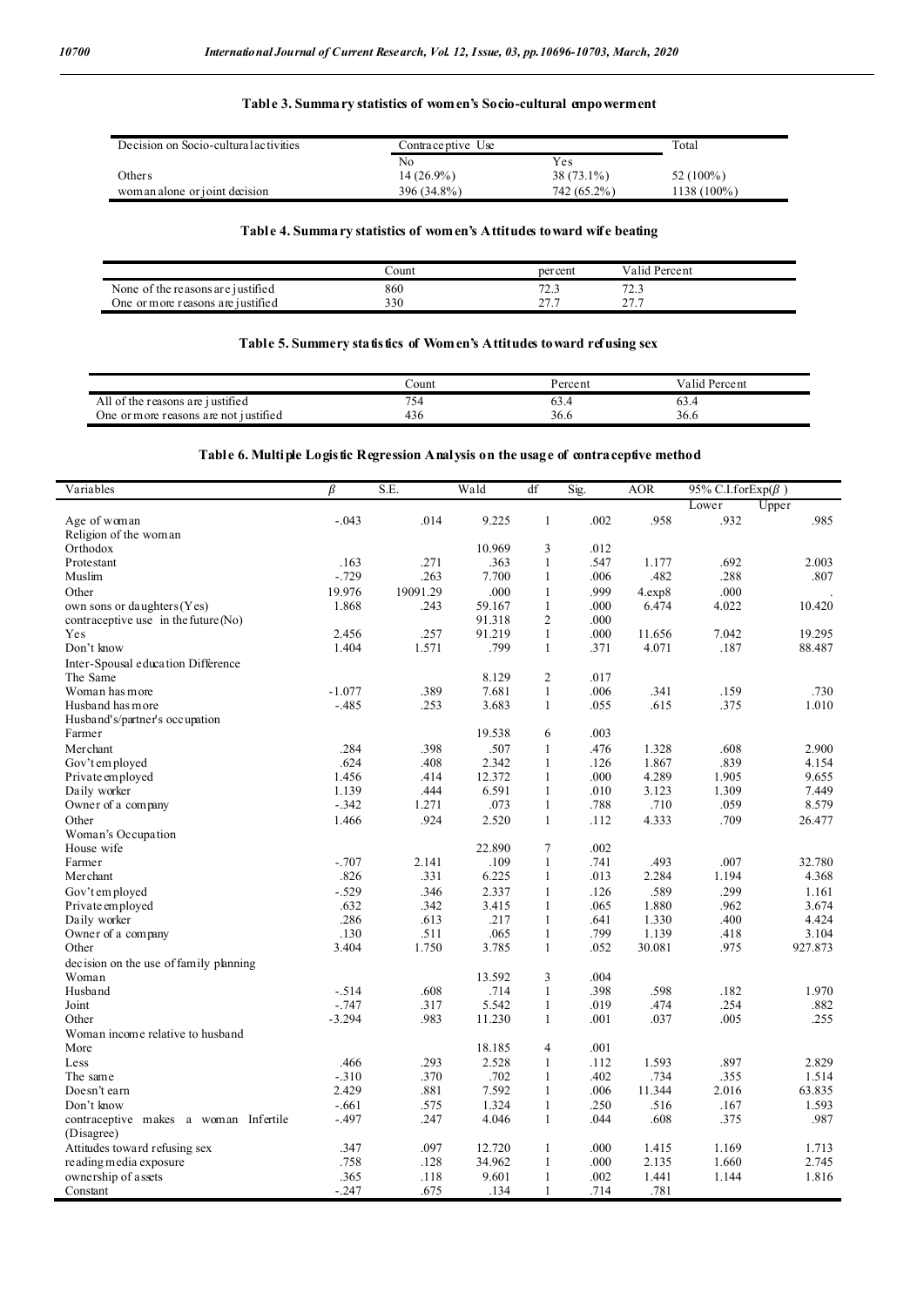We can also use the scree plot which is shown below with a thunderbolt indicating the point of inflexion on the point of curve. This curve begins to tail off after six factors which justify retaining six factors.

*Binary logistic Regression analyses:* The logistic model showed that the likelihood of using contraceptive method was significantly associated with current ages of married women.

The decrement to the log odds o f contraceptive us er for a one year increment of age of a woman is 0.043. T he estimated odds ratio ( $OR = 0.958$ ) shows that the older the women were less likely using contraceptive method.

# **RESULT AND DISCUSSION**

This study was intended to study the effects of women's empowerment and gender related variables on modern contraceptive use among married women in Dire Dawa Administration. Accordingly, descriptive analysis, factor analysis and logistic regression analysis were used. The results which are obtained are discussed as follows. The descriptive analysis of the study revealed that 65.5 percent of the sample currently married women were using contraceptives while 34.5 percent were not using contraceptives. The study identified socio-demographic, socio-cultural, socio-economic and women's empowerment factors. The findings of this study revealed that current age of women was negatively associated with contraceptive use and showed that the older the women were less likely using contraceptive method but this was contrast with the previous study in USA in which the older the woman could make decisions on the use of family planning and in Ethiopia which was not associated with contraceptive use (Kishor, 2008; Mekonnen, 2013).

The findings of this study revealed that Muslim married women were 51.8% less likely to use contraceptive methods than orthodox Christian married women. This result indicated that orthodox Christian married women were more users of contraceptive methods in Dire Dawa administration. This finding is in line with studies conducted in Kenya and in Mozambique. However, the finding surprisingly revealed that there is no significant difference in the use of contraceptives among Orthodox and protestant Christian married women (Saira Abdulla, 2014; Agadjanian, 2011). In this study inter-spousal education difference were found to be significant predictors for status of women in using different contraceptive methods. The finding shows that married women who had more education level than her husband/partner were 65.9% less likely to use contraceptive methods and married women who had less education level than her husband/partner were 38.5% less likely to use contraceptive methods than married women who had the same levels of education with her husband/partner. This indicates that married women who had the same levels of education were the more users of contraceptive methods. This finding was in contrast with the study conducted in Ethiopia and in Nigeria which was the more educated wife than her husband were the more contraceptive user (Mekonnen, 2013; Adebowale, 2013). The study also revealed that husband's occupation had a positive significant association with contraceptive use.

The result found that women whose husband's are private employed and daily workers were at least three times more likely to use contraceptive than married women whose husband's are farmers. These results were consistent with the previous study conducted in India. Similarly the study found that merchant married women were more than two times more likely use contraceptive methods than house wife married women. These results were consistent with the previous study conducted in Bangladesh (Sanku, 2013; Mohammad, 2013). The study also revealed that joint decision and decision by others on the use of contraceptive method had a negative significant association with contraceptive use. The result found that married women whose joint approvals and whose decision on the use of contraceptive method was by others were more than 53% less likely to use contraceptives compared to women only decision on use of contraceptive (OR= 0.474, CI: 0.254- 0.882 and OR= 0.037, CI: 0.005-0.255). These results were in construct with a study conducted in Turkey (Andrzej Kulczycki, 2000). We found the dimensions of women's empowerment and many of the socio-economic and genderrelated control measures were significantly associated with use of contraceptives. Dimensions of women's empowerment representing women attitudes towards refusing sex, women's reading media exposure and ownership of assets had a positive association with contraceptive use. These findings were consistent with the previous studies in Ethiopia, Namibia, and Uganda (Mekonnen et al., 2013; Mai Do and Nami Kurimoto, 2012) .

# **Conclusion**

Out of the total 1190, about 34.5% were currently used contraceptive method and 65.5% were women who currently do not use contraceptive method. Out of the total users of women and 5.1 percent were IUD users. Most of the married women obtained the current contraceptive method from government health center (54.1%) followed by 31.7% from government hospital. Even if there is an improvement on access and service of health facilities, there is a problem on improvement of contraceptive usage in Dire Dawa Administrative. This study had also examined economic empowerment, socio-cultural empowerment, familial and interpersonal dimensions, attitudes about gender roles, attitudes toward wife beating, attitudes toward refusing sex and socio-demographic characteristics determinants of women empowerments in Dire Dawa Administrative City. Result shows women's empowerment is an important determinant o f contraceptive use. Results based on Multiple Logistic Regression Analysis model revealed that economic empowerment, socio-cultural empowerment, familial and interpersonal dimensions, attitudes about gender roles, attitudes toward wife beating, attitudes toward refusing sex and socio-demographic factors had statistically significant effect on women empowerments. Specifically, the study demonstrated that current age of a woman, religion of a woman, have sons alone, thinking of women using contraceptive method in the future, inter-spousal education difference, husband's occupation, occupation of a woman, decision on the use of family planning, woman's income contribution relative to her husband, perception on contraceptive makes a problem, woman attitude towards refusing sex, a woman reading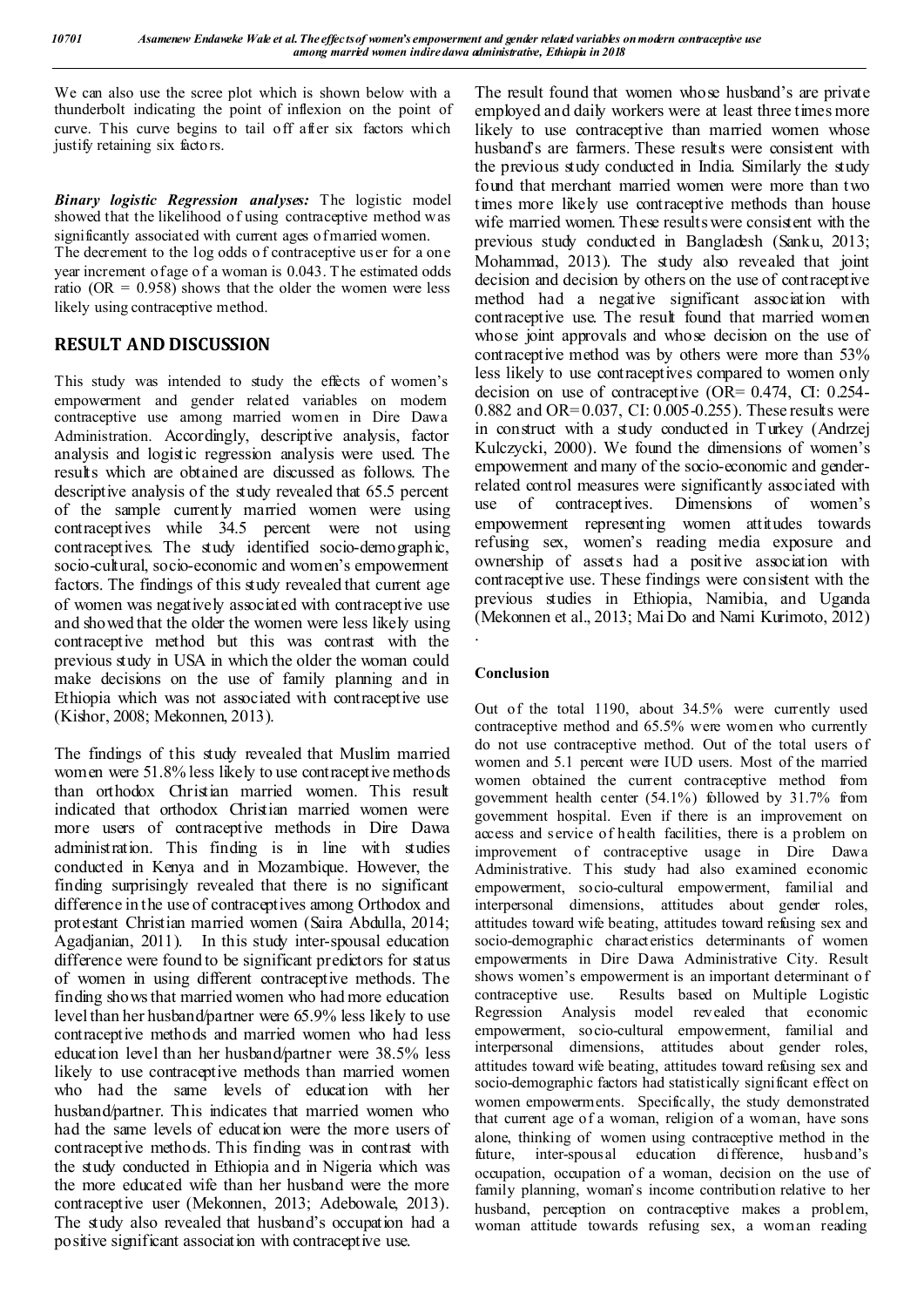different media about family planning and ownership o fassets had statistically signi ficant impacts on the women empowerments. Married women whose joint approval of using contraceptive was found as an important factor for usage of contraceptive method and attitudes toward refusing sex, reading media exposure as a source of knowledge and ownership of assets were positively associated with contraceptive use.

Based on the study of findings and keeping the limitations in mind, the study forwards the following recommendations.

- We recommend that women's empowerment be incorporated into family planning programming in Dire Dawa Administrative and in Ethiopia in general.
- Policy makers should consider the adoption of family planning services for couples who are living in rural areas of Dire Dawa Administration.
- Though the Ethiopian government has so far improved access to modern contraceptives, utilization is lagging, mainly due to lack of women empowerment, due to religious influence and limited contraceptive knowledge. So, Awareness has to be given for the society (women's') on usage of contraceptive method and their empowerments.
- This study has implications for government and concerned bodies that seek to increase empowerments of women's and usage of contraceptive method. It is crucial to continue improving educational status of women's and their husband, as this is an important avenue for rising the women's to use contraceptive method and for empowering women.
- We recommend further studies should be conducted in Ethiopia and identi fy other factors that are not identified in this study to gain further understanding on this subject. Based on that study government should take an action on women empowerments and usage o f contraceptive method.

#### **Acknowledgement**

First of all, we would like to thank Dire Dawa University Research and Technology Interchange directorate Affairs for funding this research work. We also need to express our appreciation to Dire Dawa University, College of Natural and Computation Sciences and Department of Statistics for allowing us to conduct this study. We are also very grateful for all people who were participated as respondents, as enumerators and as supervisor in data collection process.

**Funding:** No funding Available

**Conflict of Interest:** I declare that we have no conflicts of interest.

#### **Key Points**

- Though the Ethiopian government has so far improved access to modern contraceptives, utilization is lagging, mainly due to lack of women empowerment, due to religious influence and limited contraceptive knowledge. So, Awareness has to be given for the society (women's') on usage of contraceptive method and their empowerments.
- Policy makers should consider the adoption of family planning services for couples who are living in rural areas of Dire Dawa Administration.
- This study has implications for government and Policy makers that seek to increase empowerments of women's and usage o f contraceptive method. It is crucial to continue improving educational status of women's and their husband, as this is an important avenue for rising the women's to use contraceptive method and for empowering women.
- Findings from this study can be applied to achieve women's empowerment an improving in using modern contraceptiv e methods. Low empowerment level of a woman can lead Fears of domestic and intimate partner violence within abusive relationships and a barrier to contraceptive use. Once a woman is empowered, their household decisionmaking and communicating with husbands will be improved, improving the uses of modern family planning methods.

# **REFERENCES**

- Adebowale, S.A., Adeoye, L.A., & Palamuleni, M.E. 2013. "Contraceptive Use among Nigerian Women with No Fertility Intention: Interaction Amid Potential Causative Factors". *African Population Studies* 27, No 2, http://aps.journals.ac.za 127
- Agadjanian, V. 2011. Religion and Contraception in Mozambique: A Multidimensional Analysis. *Center for Population Dynamics*. Arizona State University.
- Agresti, A. 2002. *Categorical Data Analysis*, (Second edition). New York: Wiley.
- Andrzej Kulczycki 2008. " Husband-Wife Agreement, Power Relations and Contraceptive Use in Turkey", *International perspectives on Sexual and Reproductive health*, Vol. 34, pp. 127-137, September, 2008.
- Bogalech A. and Mengistu A. 2007. "Women's Empowerment in Ethiopia, New Solutions to Ancient Problems" Pathfinder International/Ethiopia, Addis Ababa.
- Central Statistical Agency 2011. " Ethiopia Demographic and Health Survey 2011 Preliminary report"
- Duflo E. 2012. " Women empowerment and economic development". *J Econ Lit.,* 50(4): 1051–79
- Ethiopian Statistical Agency (ESA) (Ethiopia). 2003. Statistical Abstract of Ethiopia. Addis Ababa, Ethiopia: Central Statistical Agency.
- Field, A. 2005. *Discovering Statistics using SPSS for Windows*. London – Thousand Oaks – New Delhi: Sage publications.
- Gharaibeh MK., Oweis A., Shakhatreh FMN., Froelicher ES. 2011. "Factors associated with contraceptive use among Jordanian Muslim women: implications for health and social policy". *J Int Womens Stud.,* 12(3): 168- 84
- Kabeer, Naila. 1999. "Resources, Agency, and Achievements: Reflections on the Measurement of Women's Empowerment." *Development and Change* 30:435-4641994
- Kishor, S., & Lekha, S. 2008. 'Understanding Women's Empowerment: A Comparative Analysis of Demographic and Health Surveys (DHS) Data DHS Comparative Reports" Calverton, Maryland, USA: Macro International Inc.
- Mai Do and Nami Kurimoto, 2012."Women's Empowerment and Choice of Contraceptive Methods in Selected African Countries". Department of Global Health Systems and Development, Tulane University School of Public Health and Tropical Medicine, New Orleans, Louisiana, USA.
- Mekonnen T. *et al.*, 2013. Women's Empowerment as a Determinant of Contraceptive Use in Ethiopia Further